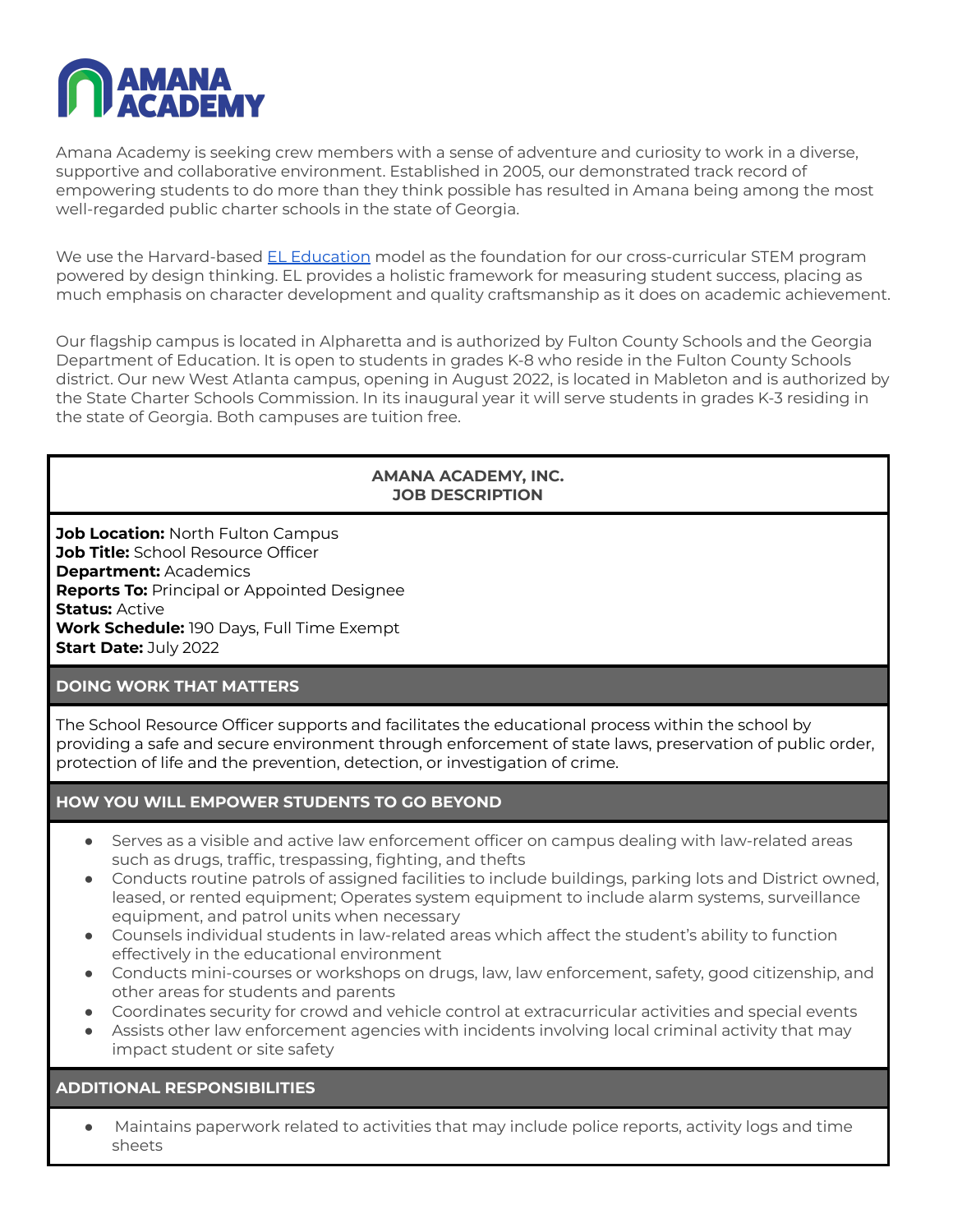● Performs other duties as assigned by the appropriate administrator

# **WHAT YOU NEED TO SUCCEED**

- Education: Associate's Degree or higher preferred; In lieu of degree, will consider 2 years of law enforcement experience plus advanced law enforcement certification and/or experience such as investigations, cyber-crime specialist, special weapons and tactics (S.W.A.T.) and/or supervisory experience.
- Certification/Licensure: Georgia Peace Officer Standards and Training (P.O.S.T.) required; Certification as a Peace Officer must be completed prior to making application; Must hold a PBLE classification if P.O.S.T. certified after 1982 or the equivalent prior to 1983; Advanced Certifications (Instructor, Drug Identification, etc.) a plus
- Experience: Minimum 2 years of previous sworn law enforcement patrol/investigative experience required
- Knowledge/Skills/Abilities:
	- o Knowledge of Georgia Criminal and Traffic Code, City and County Ordinances, Criminal Procedures, Juvenile Law and court proceedings
	- o Must not have any open internal affairs investigations or P.O.S.T. investigations
	- o Ability to work with youth and adults
	- o Ability to teach mini-courses to youth and adults
	- o Must be able to effectively communicate with both public and school personnel
	- o Must pass criminal history and background investigation
	- o Must be able to pass physical agility test
	- o Must pass polygraph examination
	- o Must pass psychological evaluation
	- o May require work in inclement weather
	- o May involve assignments in hostile environments
	- o Must be able to walk, run, climb, crawl, or sit for extended periods of time

### **HOW YOU WILL GO BEYOND**

### ● **Working Conditions for Amana's Alpharetta campus**:

- Amana's flagship campus is located in a renovated shopping plaza, minutes from Alpharetta City Center and City Hall
- The building sits adjacent to 92-acre Wills Park, and teachers are expected to integrate this beautiful resource into daily activities, classroom instruction and expedition work where possible. Amenities include:
	- Walking Trails
	- An outdoor classroom
	- Playgrounds and fields for recess
	- Public art displays
- Staff must be comfortable teaching and leading students in both an indoor and outdoor setting.
- Staff must possess and demonstrate an innate comfort with flexibility and being able to adapt to new circumstances.
- Physical Demands:
	- Ability to lift and carry 30-50 pounds with assistance
	- Ability to push or pull a maximum of 50 pounds
	- May require stooping or crouching

### **APPLICATION INSTRUCTIONS**

IMPORTANT: Please follow this format for efficient consideration.